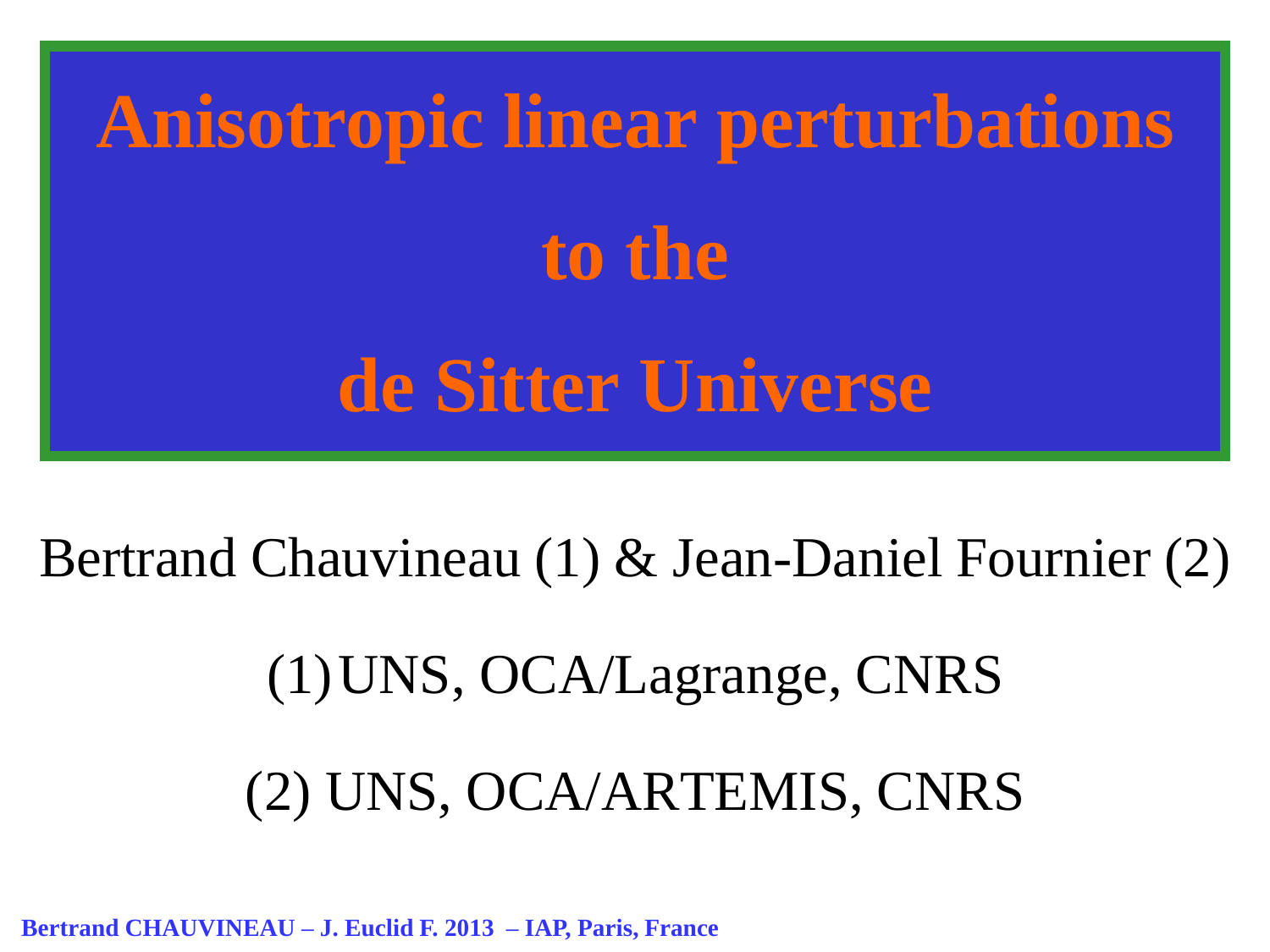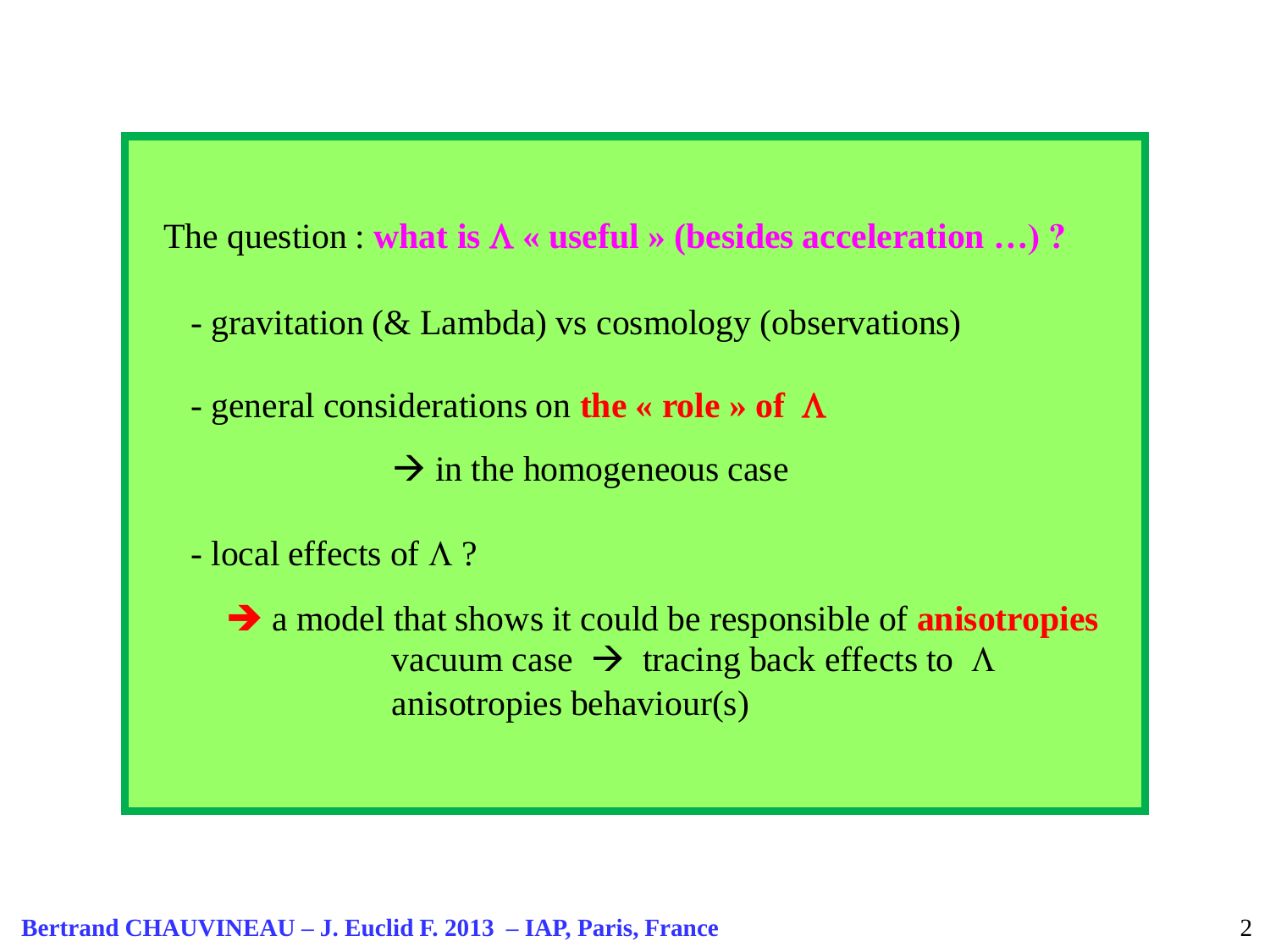**Context :** Accelerated expansion of the universe interpreted in the

## **General Relativity with cosmological constant** ( $\triangle$ GR) framework

 $\rightarrow$  Concordance  $\Lambda$ CDM model

CCDM **advantages** … :

- well known & tested physics : gravitation / general relativity (but with a cosmological constant  $\Longleftrightarrow$  vacuum as perfect fluid  $P = -\varepsilon$ )
- **the model works very well !** (SN1a, CMBR, BAO, …)
- refers (may refer …) to vacuum energy in physics (Casimir effect, ….)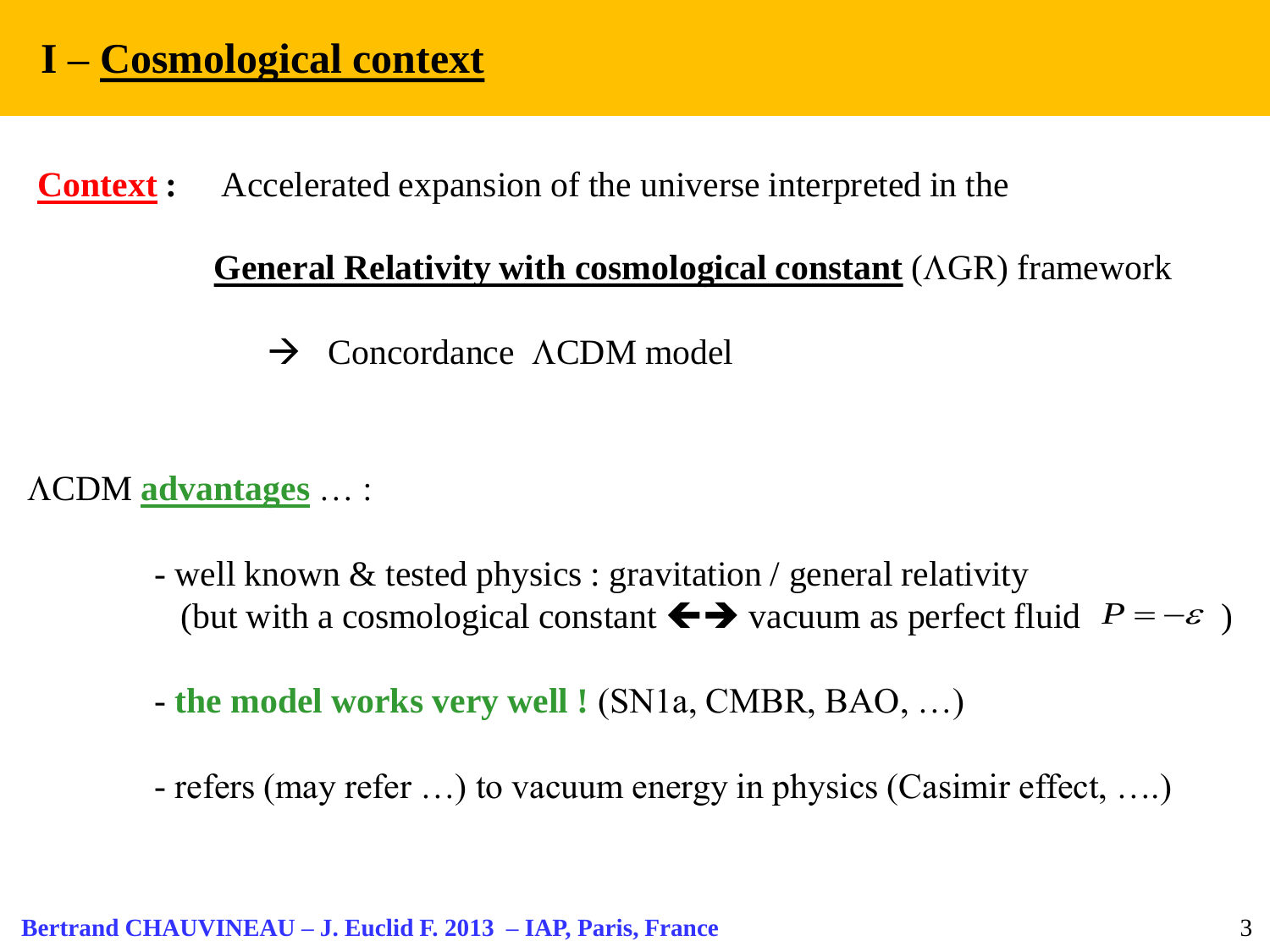## … but **unsolved problems** :

- bad interface with quantum field theory : **120 (60 ?) orders between the cosmological**  $\Lambda$  **& its QFT expected value** (if vacuum energy)
- coïncidence pb, …
- $\rightarrow$  some authors prefer other solutions (suggested by  $\Lambda$ GR equation)

$$
R_{\alpha\beta} - \frac{1}{2} R g_{\alpha\beta} + \Lambda g_{\alpha\beta} = 8\pi T_{\alpha\beta} \qquad \leftrightarrow \qquad R_{\alpha\beta} - \frac{1}{2} R g_{\alpha\beta} = 8\pi T_{\alpha\beta} + 8\pi \widetilde{T}_{\alpha\beta} (\widetilde{P} = -\widetilde{\epsilon})
$$
  
change gravity theory  
change matter content  
change matter content  
change in  
the number of interest in the  
values exotic (dark) matter/energy  
change nothing,  
but remove symetries

**Bertrand CHAUVINEAU – J. Euclid F. 2013 – IAP, Paris, France**

- ….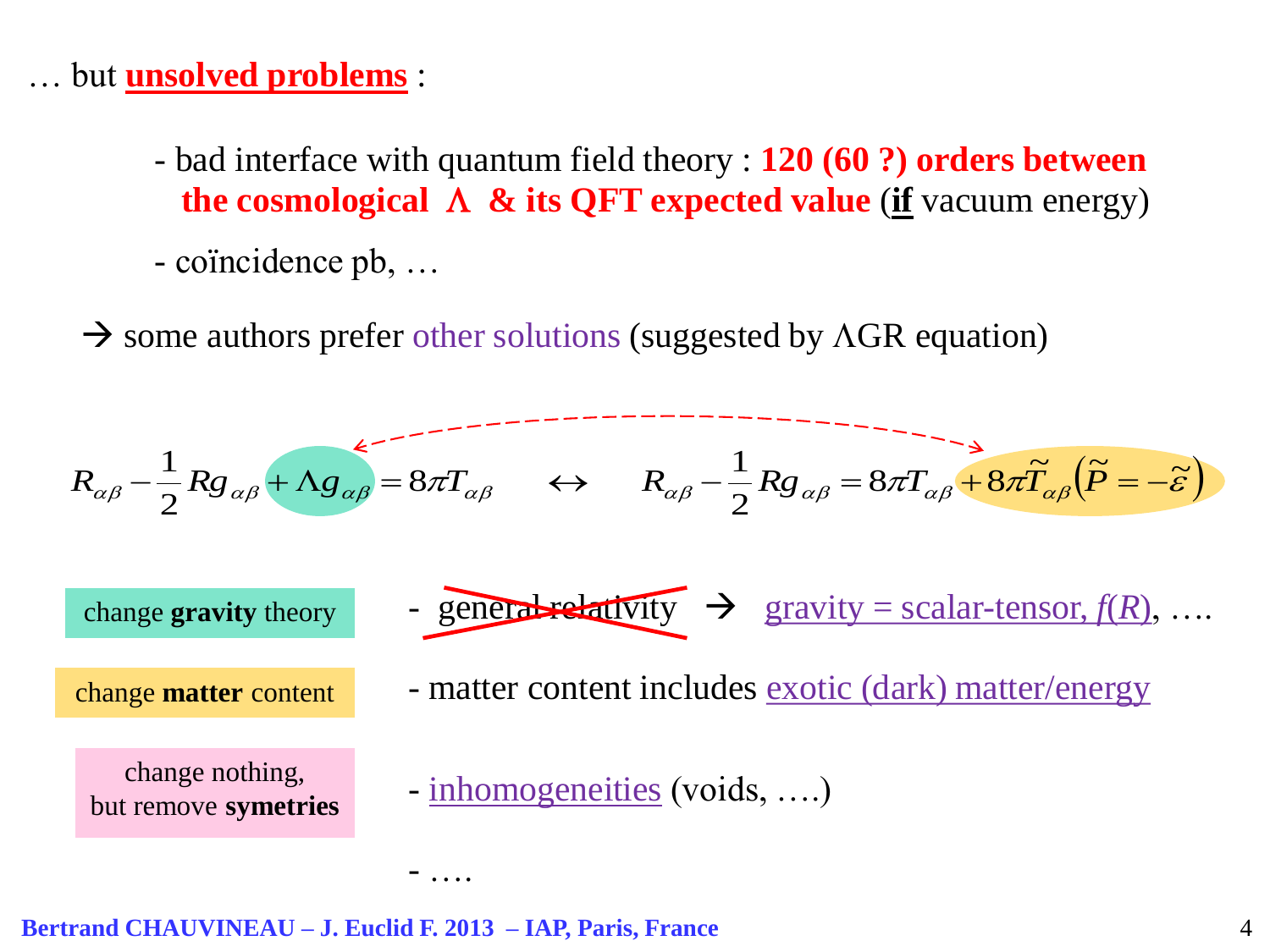# **II – General considerations on the cosmological constant effects**

Discarding here this controversy, the fact the interpretation in terms of  $\Lambda$  results in a valuable cosmological scenario raises the question :

could  $\Lambda$  result in observable **effects at scales smaller than cosmological scales** ?

**no**  $\Lambda$  **clustering effect**  $\rightarrow$  cosmo amplitude  $\rightarrow$  amplitude for all scales (in some sense...)

Works made along these lines  $(AGR)$ :

 $\Gamma$ - motions about black holes  $\rightarrow$  incidences on accretion disks (?) [refs ...] **Example 1** - gravitational equilibrium [refs ...] solar system : periastron shift, ... [refs ...] - weak local value of the Hubble parameter  $(~60 \text{ km/s/Mpc vs} ~ 70)$  [refs ...] **light**  $\left\{ \cdot \right\}$  - lensing [refs ...] **matter**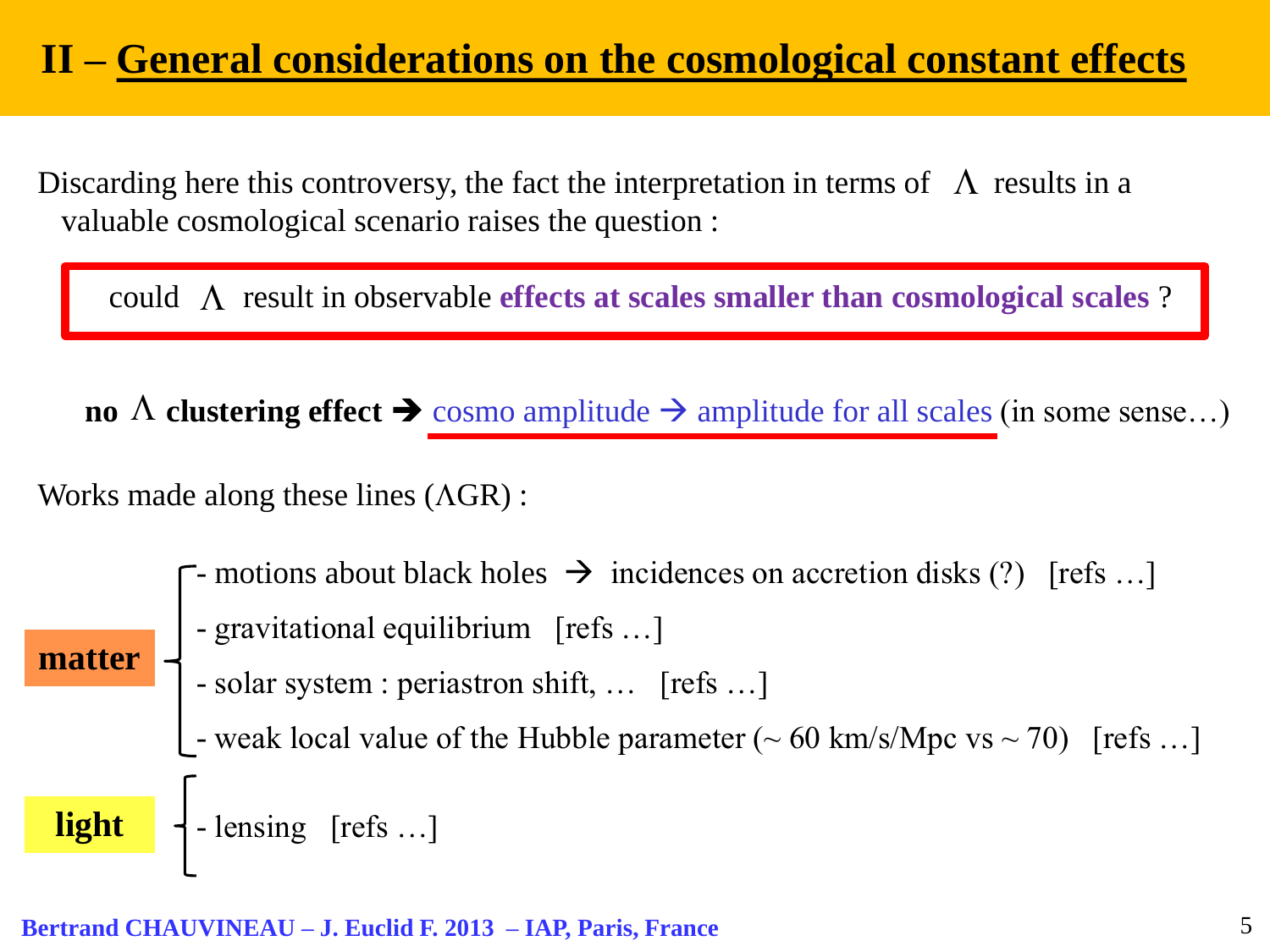Often expected **local** effect : the common wisdom says

« the cosmological constant acts as a **radial repulsive force** proportional to the distance »

**A general proof of this claim ??????**

Supported by **Schwarzschild-de Sitter** solution …

$$
ds^{2} = -\left(1 - \frac{2m}{r} - \frac{\Lambda r^{2}}{3}\right)dt^{2} + \left(1 - \frac{2m}{r} - \frac{\Lambda r^{2}}{3}\right)^{-1}dr^{2} + r^{2}\left(d\theta^{2} + \sin^{2}\theta d\varphi^{2}\right)
$$
  
\nweak field

… and by **RW-cosmological models** (including the Einstein static universe) ...

… but in all these models, the **spherical symmetry is present from the very start !!!**

… and … **solutions are known that do not share this property** (Lambda-Kassner)

 $\rightarrow \Lambda$  may result in <u>non-spherical effects</u>

**Bertrand CHAUVINEAU – J. Euclid F. 2013 – IAP, Paris, France**

 $\Lambda$  vs **vacuum** 

**homogeneous** solutions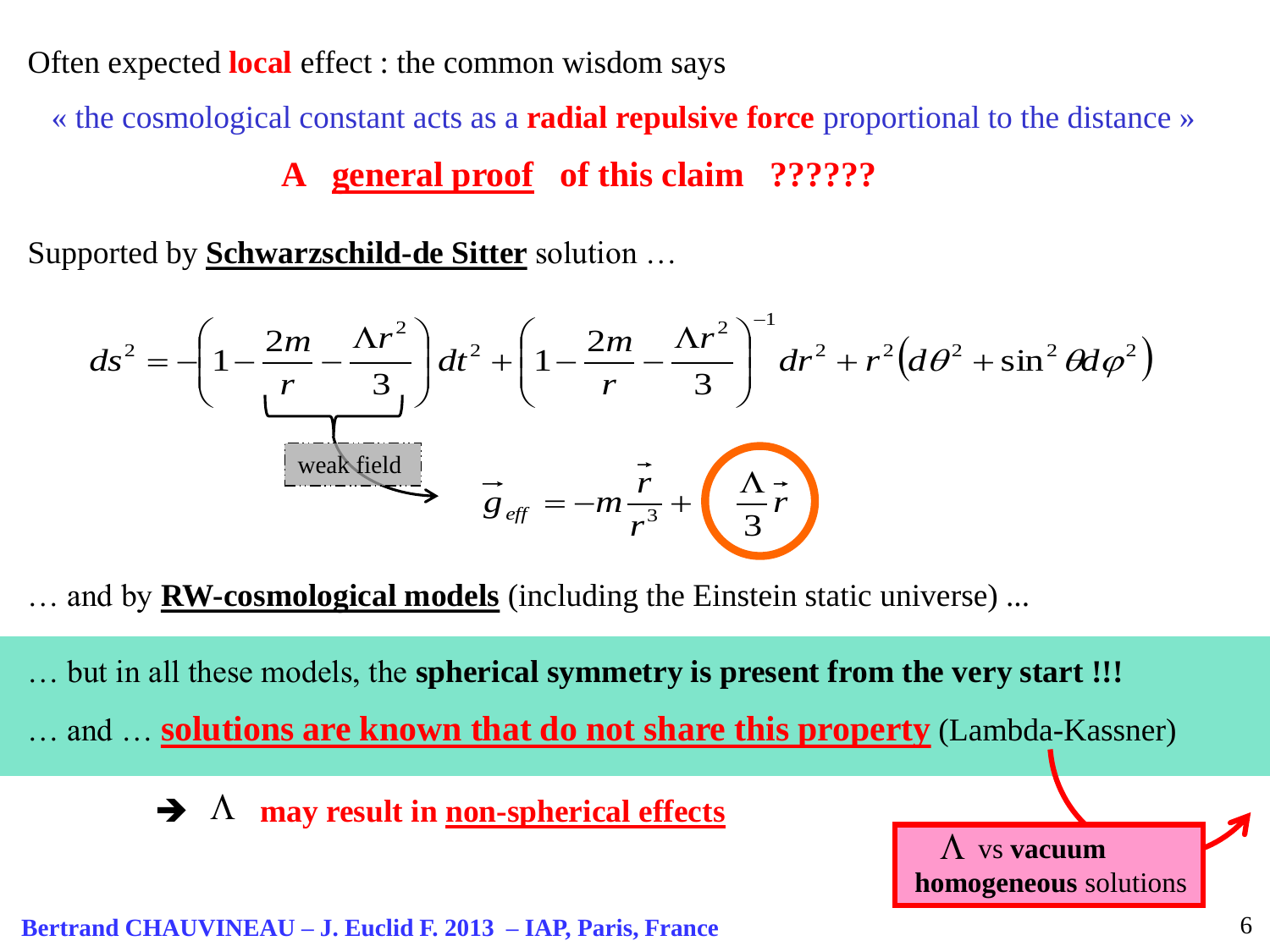

# *Isotropic* (& *homogeneous*) *solutions*

 $\rightarrow$  At the cosmological level, a non-zero  $\Lambda$  constant drives a vacuum (asympt vac ?) expanding *Bianchi I (homog.)* universe into an **isotropic state**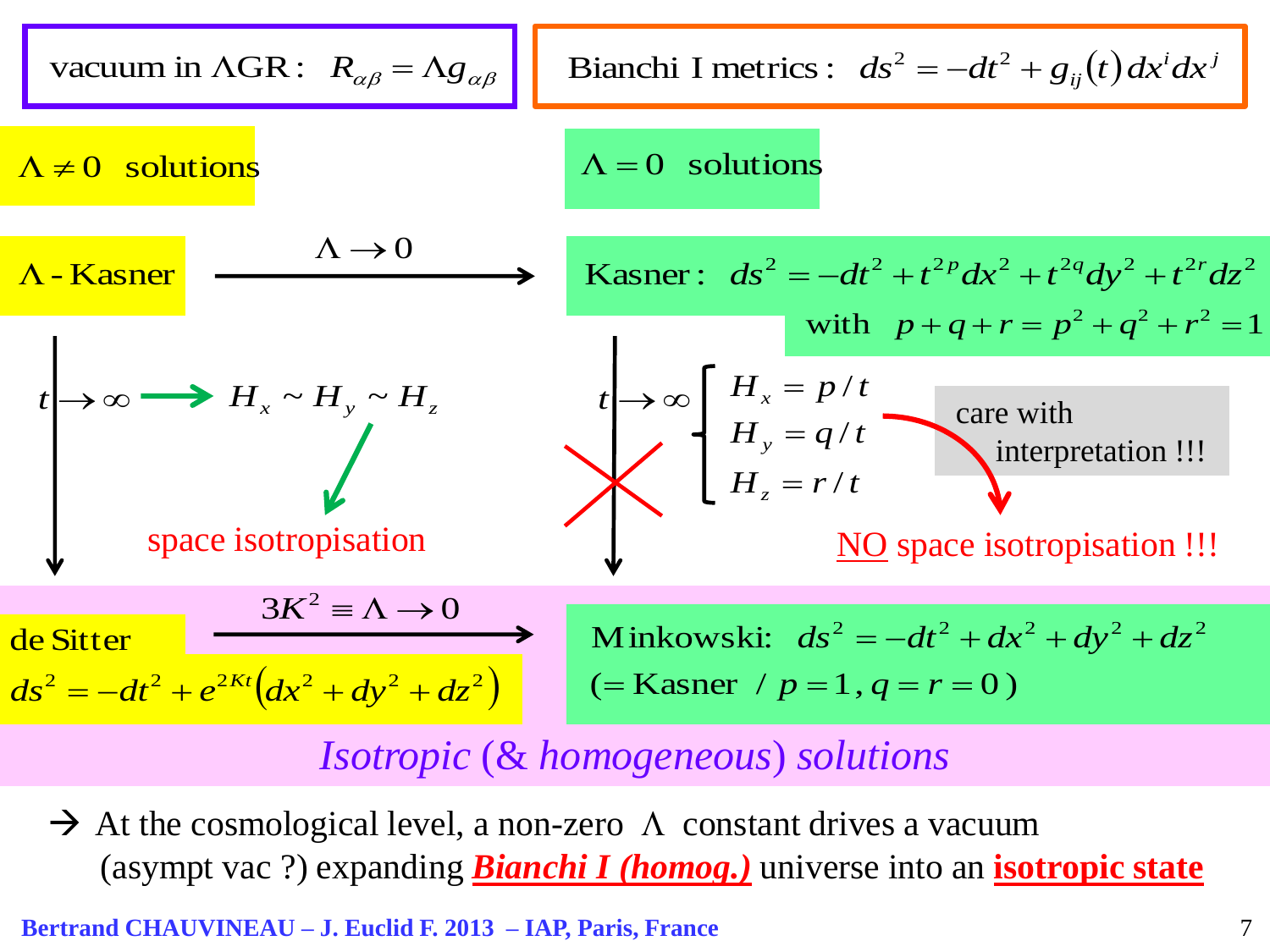# **III - How to determine the general Lambda effect ?**



**But :** what if **more than** just **local** questions are into consideration ?

For instance, if one has to :

- match local (anisotropic) effects to (isotropic) cosmological expansion ?
- anisotropy behaviour on cosmological time scales ?
- consider in a coherent way local effects at different locations ?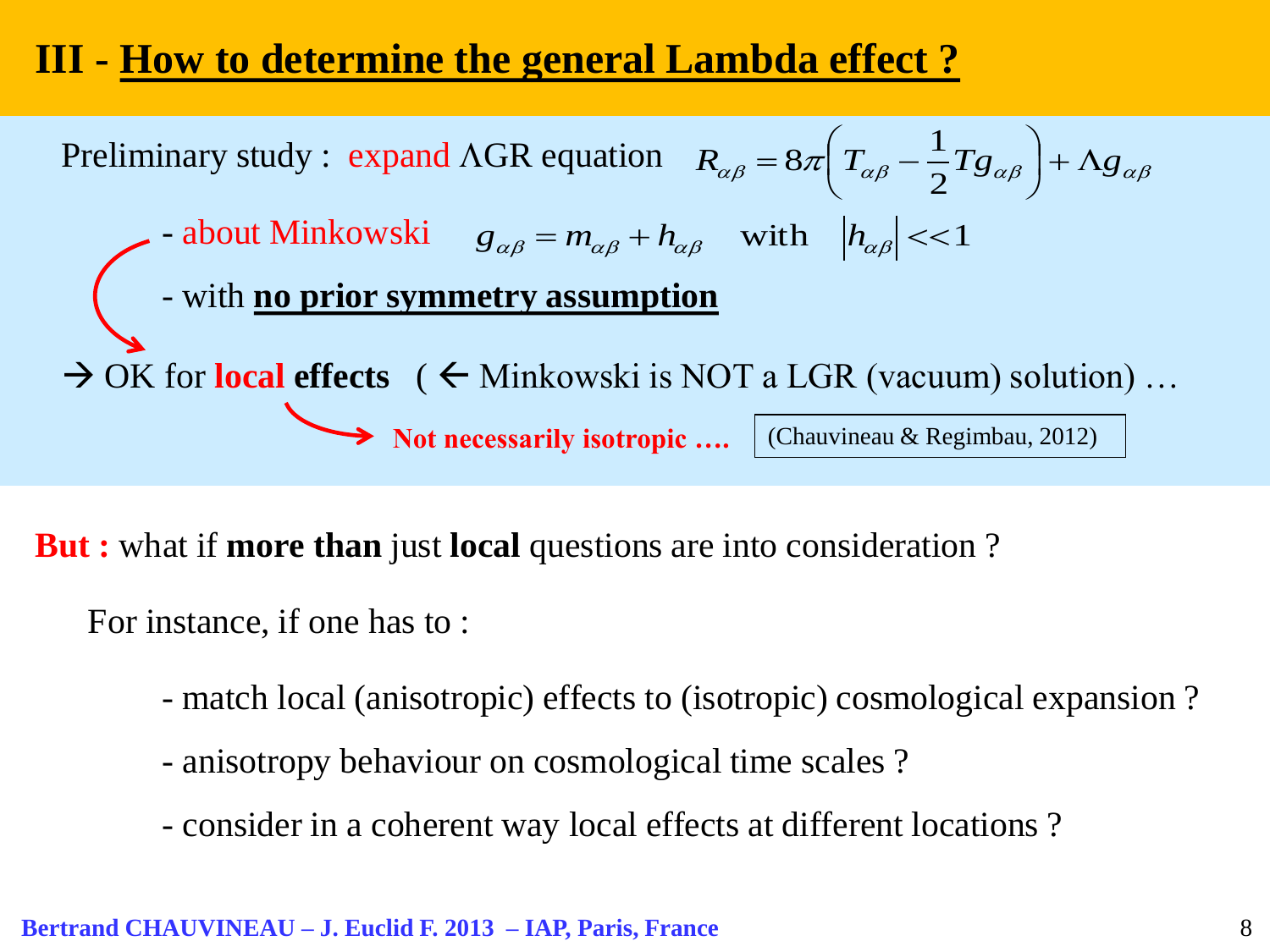If **more than** just **local**  $\rightarrow$  **expansion about an exact**  $\Lambda$ **GR** is required



 **impact** of perturbations **on** *z* **distribution** (cosmological observable)

De Sitter in Robertson-Walker coordinates

$$
ds^{2} = -dt^{2} + a(t)^{2} (dx^{2} + dy^{2} + dz^{2})
$$
 with  $a = e^{Kt}$   $\& K = \sqrt{\frac{\Lambda}{3}}$ \n
$$
\tilde{r}(t, r) = ...
$$
\n
$$
\tilde{r}(t, r) = ...
$$
\n
$$
ds^{2} = \left(1 - \frac{\Lambda \tilde{r}^{2}}{3}\right) d\tilde{r}^{2} + \left(1 - \frac{\Lambda \tilde{r}^{2}}{3}\right)^{-1} d\tilde{r}^{2} + \tilde{r}^{2} (d\theta^{2} + \sin^{2} \theta d\varphi^{2})
$$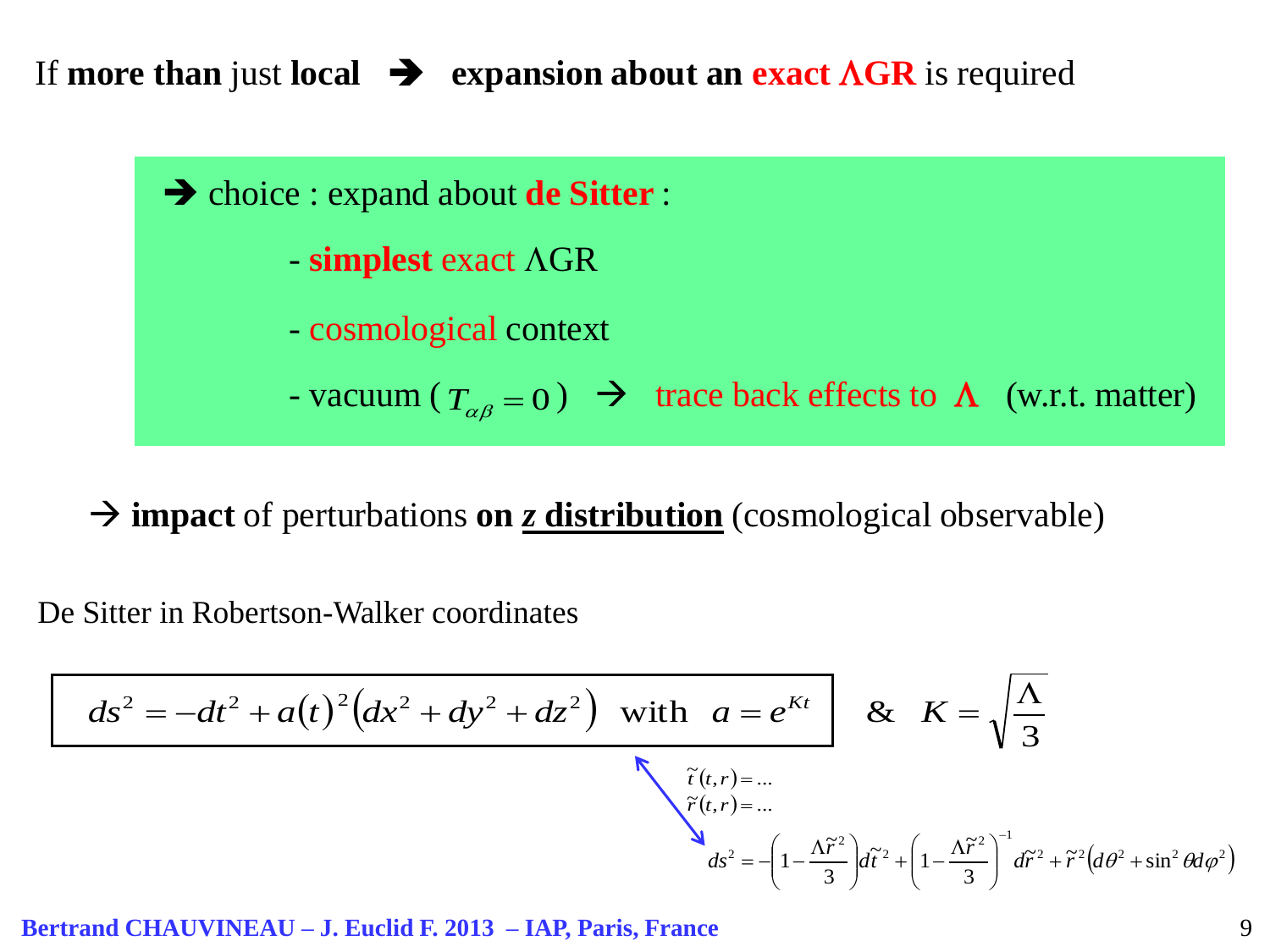$\rightarrow$  perturbed metric : use gauge freedom  $\rightarrow$  synchronous coord. (residual gauge freedom)

$$
ds^{2} = -dt^{2} + a^{2} \Big[ \delta_{ij} + \theta_{ij} \Big( t, x^{k} \Big) \Big] dx^{i} dx^{j} \quad \text{with} \quad \Big| \theta_{ij} \Big| \ll 1 \quad \Big| \qquad \Big( x^{1}, x^{2}, x^{3} \Big) \equiv \Big( x, y, z \Big)
$$

 $\rightarrow$  Insert in  $R_{\alpha\beta} = \Lambda g_{\alpha\beta}$  & linearize  $\rightarrow$  a way to (linearized) solutions :

Choose any 
$$
V(x, y, z) \& \Psi_i(x, y, z) \xrightarrow{U \text{ def}} 4K^2 U(x, y, z) = div(\overrightarrow{\Psi} - \overrightarrow{\partial} V)
$$
  
\n
$$
\theta_{kk} = a^{-2}U + V
$$
\n
$$
\partial_k \theta_{ik} = a^{-2} \partial_i U + \Psi_i
$$
\n
$$
\partial_k \partial_k \theta_{ij} - a^{-1} \partial_i (a^3 \partial_i \theta_{ij}) = a^{-2} \partial_i \partial_j U + \partial_i \Psi_j + \partial_j \Psi_i - 2K^2 U \partial_{ij} - \partial_i \partial_j V
$$

Linear system  $\rightarrow$  general solution = particular sol. + homogeneous general sol. ok (in spatial-Fourier form)  $\leftarrow$  exp scale factor (diff with general cosmo pert theory)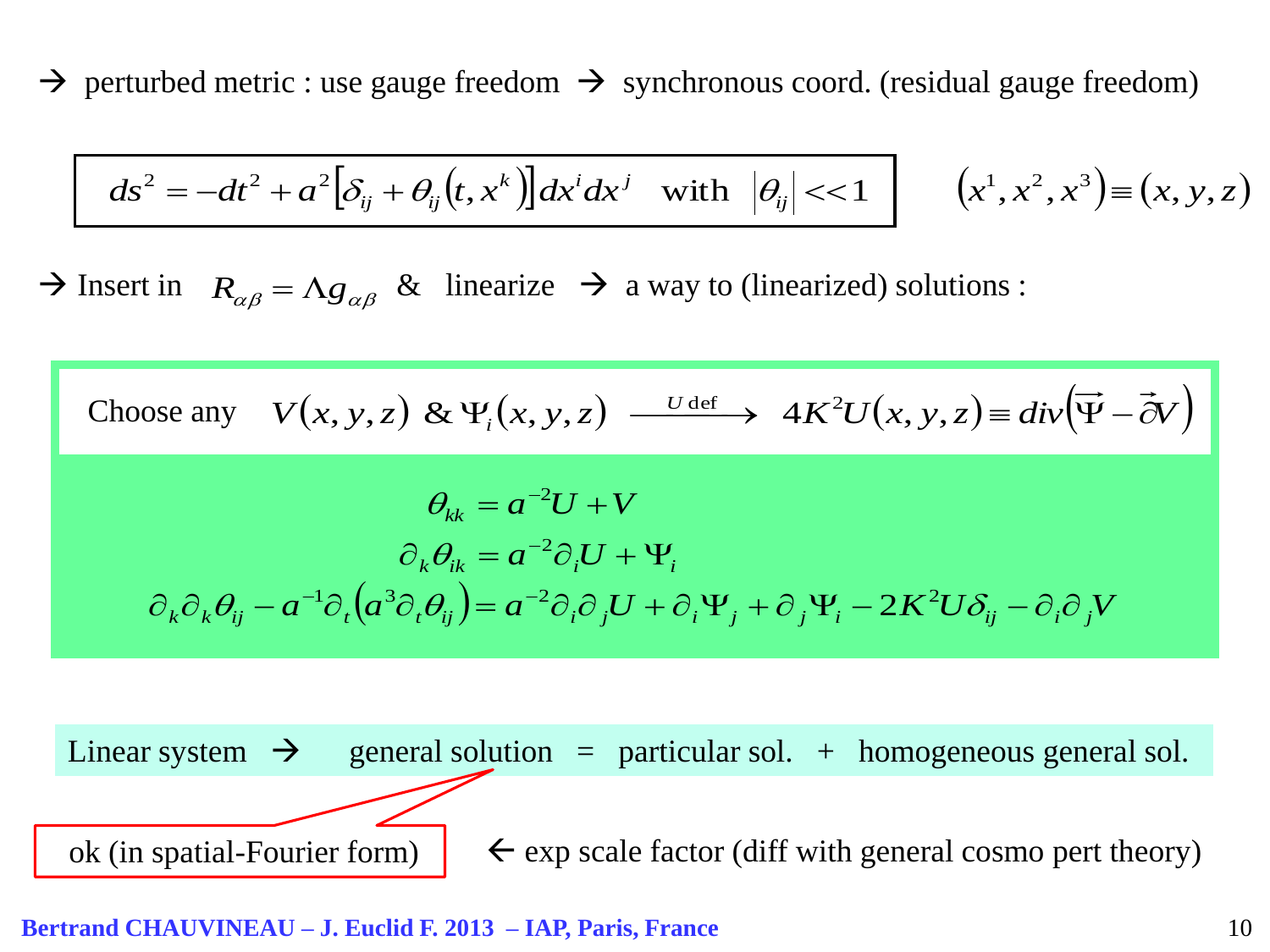$$
\theta_{ij}(t, \vec{x}) = \int \left[ \tilde{C}_{ij} \left( \frac{\mu}{a} \sin \frac{\mu}{a} + \cos \frac{\mu}{a} \right) + \overline{C}_{ij} \left( \frac{\mu}{a} \cos \frac{\mu}{a} - \sin \frac{\mu}{a} \right) \right] \cos \left( K \vec{\mu} \vec{x} \right) d^3 \vec{\mu} + \int \left[ \tilde{S}_{ij} \left( \frac{\mu}{a} \sin \frac{\mu}{a} + \cos \frac{\mu}{a} \right) + \overline{S}_{ij} \left( \frac{\mu}{a} \cos \frac{\mu}{a} - \sin \frac{\mu}{a} \right) \right] \sin \left( K \vec{\mu} \vec{x} \right) d^3 \vec{\mu} + \int \left[ \frac{1}{a^2} \int \left[ \tilde{P}_{ij} \cos \left( K \vec{\mu} \vec{x} \right) + \overline{P}_{ij} \sin \left( K \vec{\mu} \vec{x} \right) \right] d^3 \vec{\mu} + \int \left[ \left( \frac{\tilde{Q}_{ij}}{K^2} + 2 \tilde{P}_{ij} \right) \cos \left( K \vec{\mu} \vec{x} \right) + \left( \frac{\overline{Q}_{ij}}{K^2} + 2 \overline{P}_{ij} \right) \sin \left( K \vec{\mu} \vec{x} \right) \right] \frac{d^3 \vec{\mu}}{\mu^2} + \int \left[ \frac{\overline{Q}_{ij}}{K^2} + 2 \overline{P}_{ij} \right] \cos \Phi + \int \left[ \frac{B_{ij}}{K^2} \right] \cos \Phi + \int \left[ \frac{B_{ij}}{K^2} \right] \cos \Phi + \int \left[ \frac{B_{ij}}{K^2} \right] \cos \Phi + \int \left[ \frac{B_{ij}}{K^2} \right] \cos \Phi + \int \left[ \frac{B_{ij}}{K^2} \right] \cos \Phi + \int \left[ \frac{B_{ij}}{K^2} \right] \cos \Phi + \int \left[ \frac{B_{ij}}{K^2} \right] \cos \Phi + \int \left[ \frac{B_{ij}}{K^2} \right] \cos \Phi + \int \left[ \frac{B_{ij}}{K^2} \right] \cos \Phi + \int \left[ \frac{B_{ij}}{K^2} \right] \cos \Phi + \int \left[ \frac{B_{ij}}{K^2}
$$

whore

where  
\n
$$
\widetilde{C}_{ij}, \overline{C}_{ij}, \overline{S}_{ij}, \overline{S}_{ij}(\overrightarrow{\mu})
$$
\n
$$
\begin{pmatrix}\nB_{11} \\
B_{22} \\
B_{33} \\
B_{12} \\
B_{13}\n\end{pmatrix} = B.
$$
\n
$$
\begin{pmatrix}\n2\mu_1 \mu_2 \mu_3 \cos \Phi \\
2\mu_1 \mu_2 \mu_3 \cos(\Phi + 2\pi/3) \\
2\mu_1 \mu_2 \mu_3 \cos(\Phi + 4\pi/3) \\
\mu_3 \mu_3 \mu_3 \cos(\Phi + 4\pi/3) - \mu_1 \mu_1 \mu_3 \cos \Phi - \mu_2 \mu_2 \mu_3 \cos(\Phi + 2\pi/3) \\
\mu_1 \mu_1 \mu_1 \cos \Phi - \mu_1 \mu_2 \mu_2 \cos(\Phi + 2\pi/3) - \mu_1 \mu_3 \mu_3 \cos(\Phi + 4\pi/3)\n\end{pmatrix}
$$
\nhaving the form\n
$$
\begin{pmatrix}\nB_{11} \\
B_{22} \\
B_{13}\n\end{pmatrix}
$$
\n
$$
\begin{pmatrix}\nB_{12} \\
\mu_1 \mu_1 \mu_1 \cos \Phi - \mu_1 \mu_2 \mu_2 \cos(\Phi + 2\pi/3) - \mu_1 \mu_3 \mu_3 \cos(\Phi + 4\pi/3)\n\end{pmatrix}
$$

 $2\mu_1\mu_2\mu_3\cos\Phi$ 

$$
\widetilde{P}_{ij} = \frac{1}{4} \mu_i \mu_j \left( \widetilde{V} + \frac{\mu_k \overline{\Psi}_k}{K \mu^2} \right) \qquad \text{for any}
$$
\n
$$
\widetilde{P}_{ij} = \frac{1}{4} \mu_i \mu_j \left( \widetilde{V} - \frac{\mu_k \widetilde{\Psi}_k}{K \mu^2} \right) \qquad \qquad B = \widetilde{C}, \overline{C}, \widetilde{S}, \overline{S}(\mu) \qquad \qquad B = \widetilde{Q}_C, \overline{Q}_S, \overline{S}(\mu) \qquad \qquad \tilde{Q}_{ij} = K^2 \widetilde{V} \left( \frac{1}{2} \delta_{ij} \mu^2 - \mu_i \mu_j \right) - K \left( \mu_i \overline{\Psi}_j + \mu_j \overline{\Psi}_i - \frac{1}{2} \delta_{ij} \mu_k \overline{\Psi}_k \right) \qquad \qquad \widetilde{V}, \overline{V}, \widetilde{\Psi}_i, \overline{\Psi}_i(\mu) \qquad \qquad \overline{Q}_{ij} = K^2 \overline{V} \left( \frac{1}{2} \delta_{ij} \mu^2 - \mu_i \mu_j \right) + K \left( \mu_i \widetilde{\Psi}_j + \mu_j \widetilde{\Psi}_i - \frac{1}{2} \delta_{ij} \mu_k \widetilde{\Psi}_k \right)
$$

**Bertrand CHAUVINEAU – J. Euclid F. 2013 – IAP, Paris, France**

 $\sqrt{2}$ 

 $\overline{\phantom{0}}$ 

*B*

 $\overline{\phantom{0}}$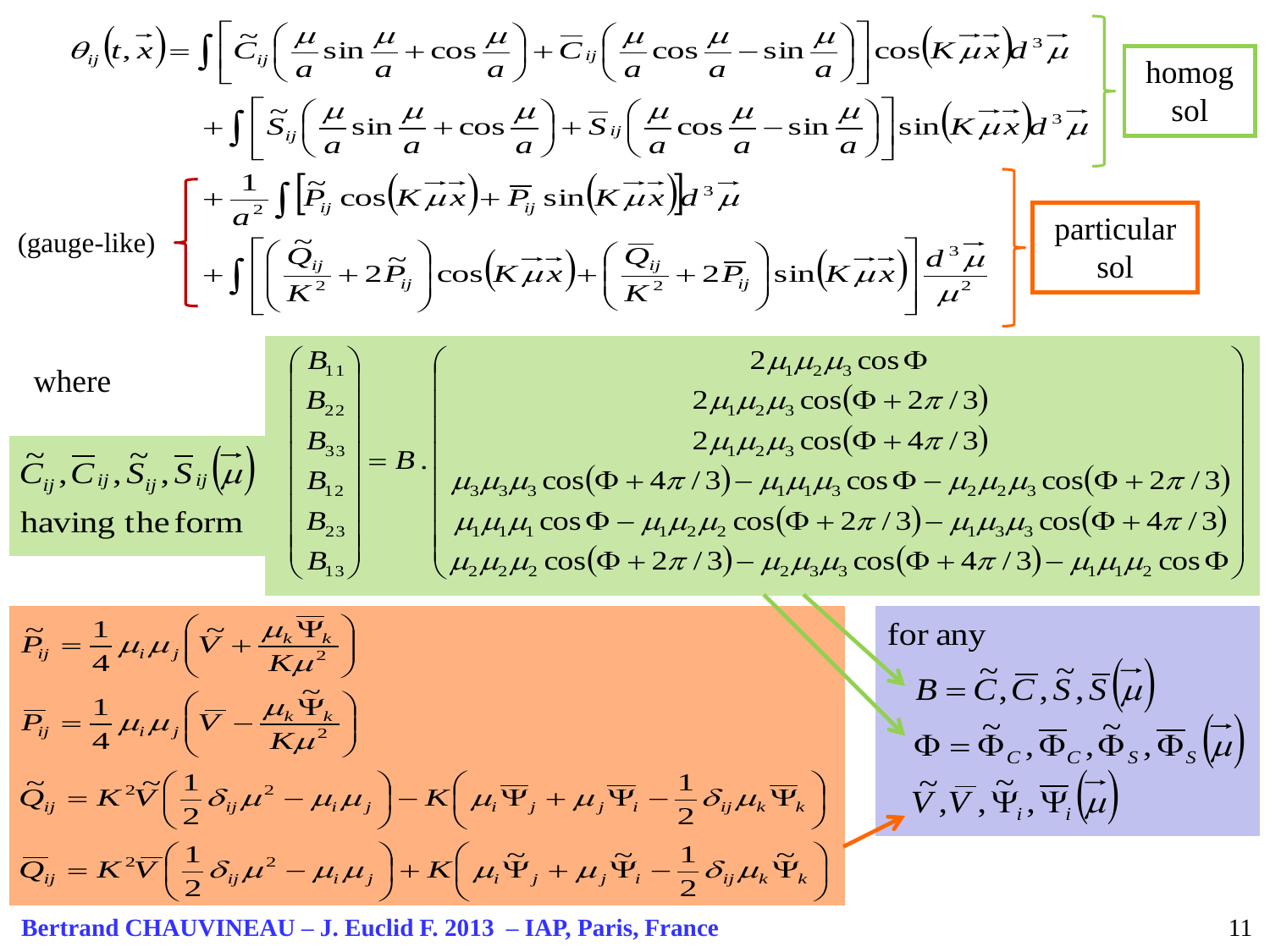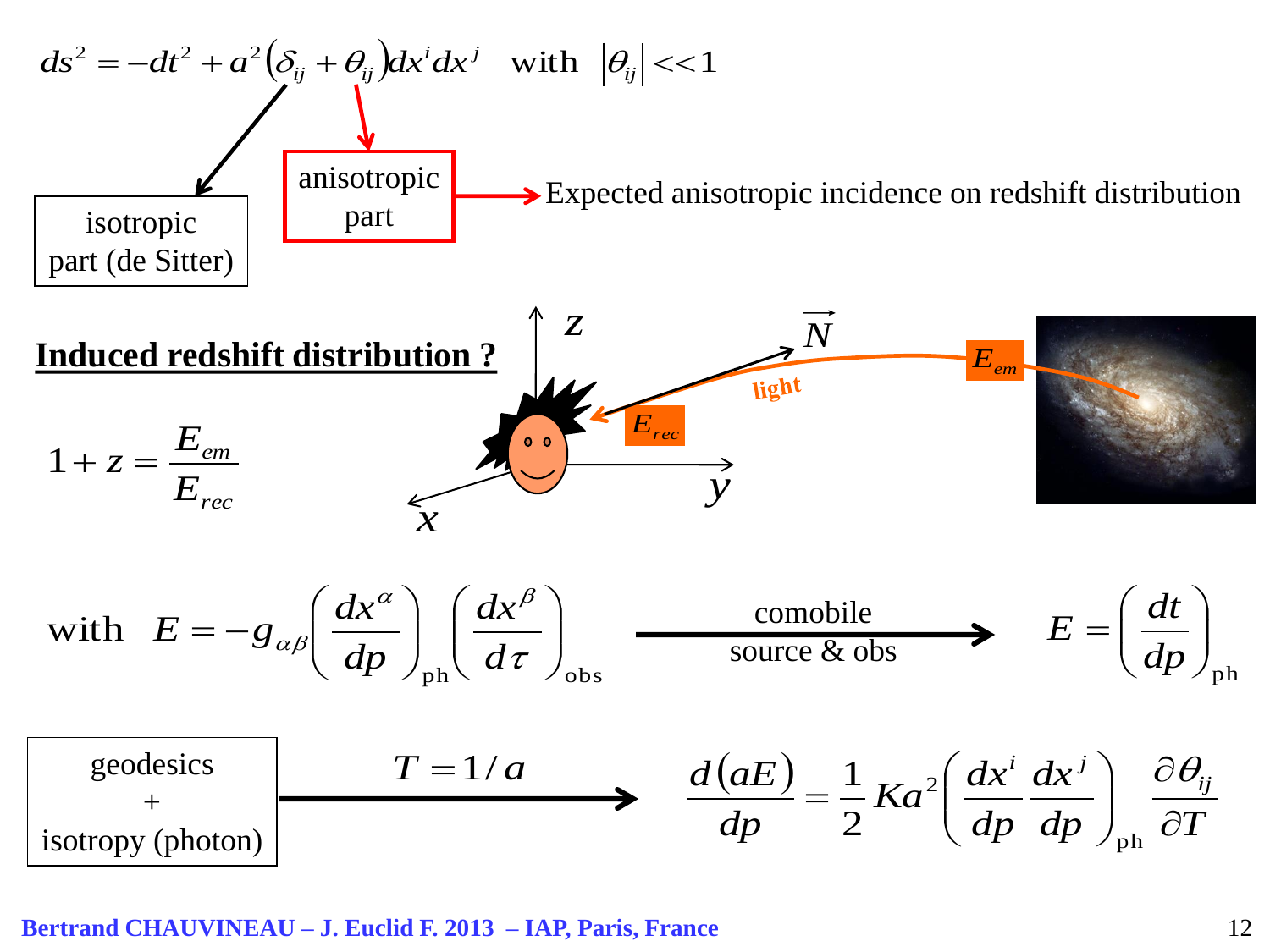## **Simplest « mono-mode » case**

Let us consider the case where the free Fourier amplitudes are chosen as

$$
\widetilde{C}, \overline{C}, \widetilde{S}, \overline{S}, \widetilde{V}, \overline{V}, \widetilde{\Psi}_i, \overline{\Psi}_i \propto \mathcal{S}(\overrightarrow{\mu} - \overrightarrow{\sigma})
$$

 **general case = superposition of such mono-mode cases**

Just one mono-mode : choose *xyz* in such a way

$$
\vec{\sigma} = \delta \begin{pmatrix} 0 \\ 0 \\ \sigma > 0 \end{pmatrix}
$$

$$
\sum_{\begin{bmatrix}B_{11}\\B_{22}\\B_{12}\\B_{23}\\B_{13}\end{bmatrix}}\begin{bmatrix}\sin(2\alpha)\\-\sin(2\alpha)\\0\\cos(2\alpha)\\0\\0\end{bmatrix}\delta(\vec{\mu}-\vec{\sigma}) \quad & \& \quad \begin{bmatrix}\tilde{V}\\ \bar{V}\\ \tilde{\Psi}_i\\ \tilde{\Psi}_i\end{bmatrix}=\begin{bmatrix}\tilde{V}\\ \bar{V}\\ K\tilde{P}_i\\ K\tilde{P}_i\end{bmatrix}\delta(\vec{\mu}-\vec{\sigma})
$$

This leads to

$$
z_{\overline{N}} = z_{ds} - \frac{1}{2} (1 + z_{ds}) \Delta J \quad \text{with} \quad z_{ds} = \frac{a_{obs}}{a} = \text{de Sitter shift}
$$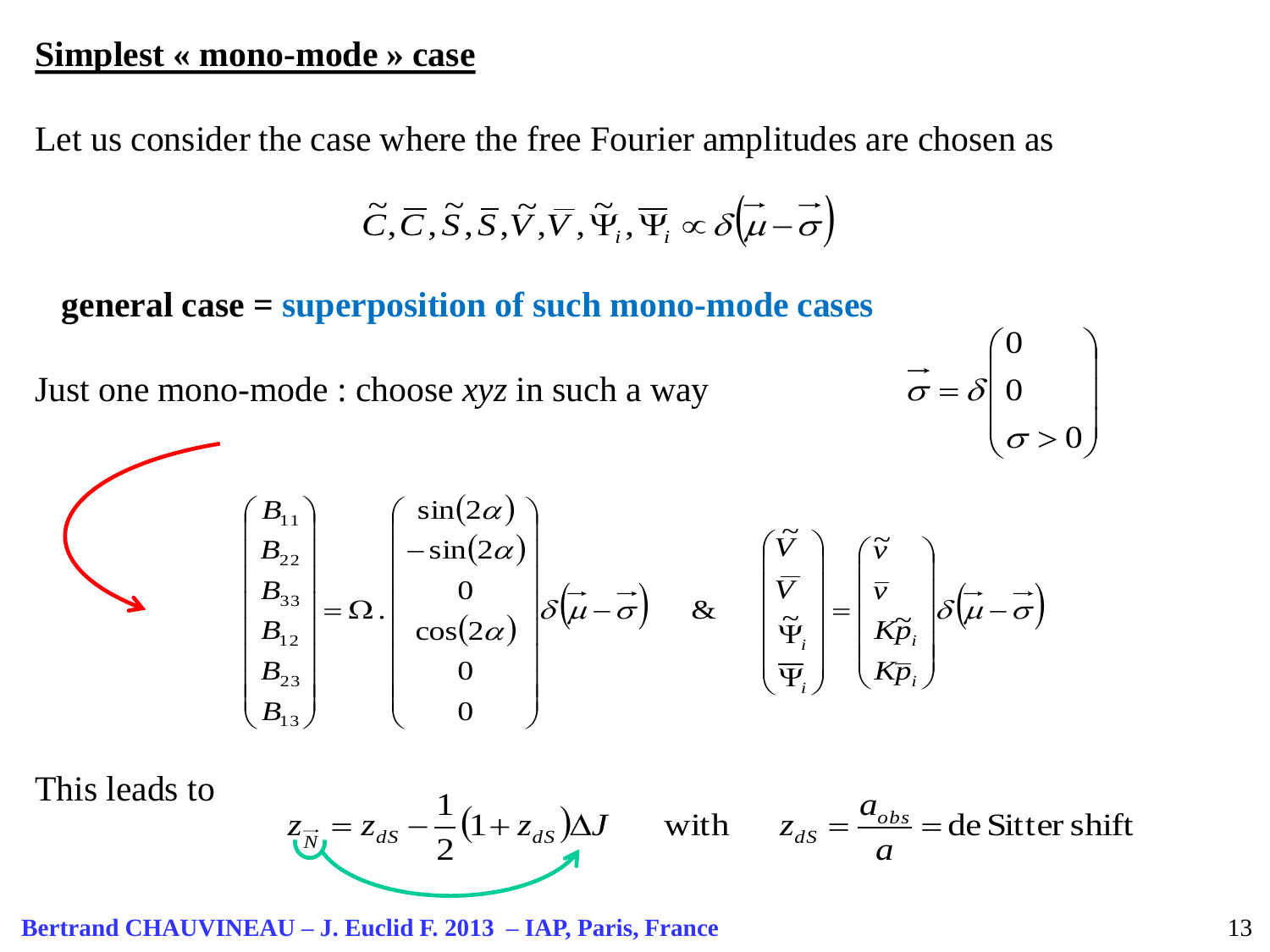$$
2\Delta J = \left[\tilde{c}\sin(2\beta + 2\tilde{\alpha}_c) + \bar{s}\sin(2\beta + 2\bar{\alpha}_s)\right] \int \left(\frac{\sigma}{a}, \frac{\sigma}{a_{obs}}, N^z\right) + \left[\tilde{c}\sin(2\beta + 2\tilde{\alpha}_c) - \bar{s}\sin(2\beta + 2\bar{\alpha}_s)\right] \int \left(\frac{\sigma}{a}, \frac{\sigma}{a_{obs}}, -N^z\right) + \left[\tilde{c}\sin(2\beta + 2\tilde{\alpha}_c) - \tilde{s}\sin(2\beta + 2\bar{\alpha}_s)\right] \int \left(\frac{\sigma}{a}, \frac{\sigma}{a_{obs}}, -N^z\right) + \left[\tilde{c}\sin(2\beta + 2\bar{\alpha}_c) - \tilde{s}\sin(2\beta + 2\bar{\alpha}_s)\right] \left(\frac{\sigma}{a}, \frac{\sigma}{a_{obs}}, N^z\right) + \left(\tilde{v} + \frac{\bar{p}_3}{\sigma}\right) \left[\tilde{c}\left(\frac{\sigma}{a}, \frac{\sigma}{a_{obs}}, N^z\right)\right] + \left(\tilde{v} - \frac{\tilde{p}_3}{\sigma}\right) \left(\frac{\sigma}{a}, \frac{\sigma}{a_{obs}}, N^z\right)
$$
\nwhere  $\tilde{c}, \tilde{\alpha}_c, ..., \tilde{v}, \bar{p}_3 = 12 \text{ csts}$   
\n
$$
N^z = \cos\phi
$$
\n
$$
\frac{\int \phi}{\phi} \sqrt{N}
$$
\n
$$
-\frac{1}{2} (1 + z_{cs}) f \left(\frac{\sigma}{a}, \frac{\sigma}{a_{obs}}, \cos\phi\right)
$$
\n
$$
z = 0.3
$$
\n
$$
z = 1
$$
\n
$$
z = 1
$$
\n
$$
z = 3
$$
\n
$$
\frac{\phi}{z} = 1
$$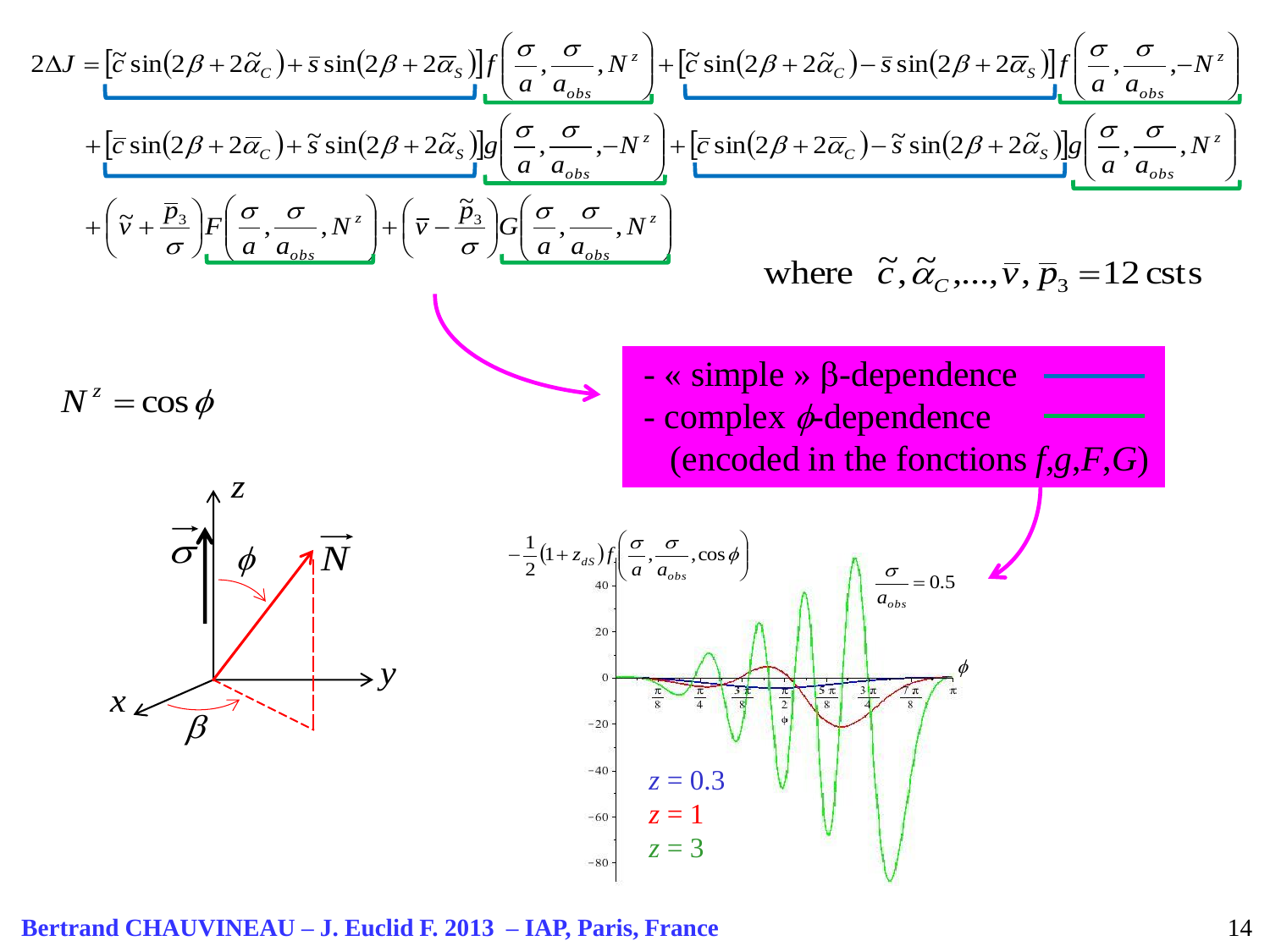## **Results** :

- -1- general case OK
- -2- *C* & *S* terms are not gauge terms (anisotropy = physics)
- $-3$   $\Lambda \rightarrow 0$  limit ok : gravitational waves on Minkowski, .... if  $\Lambda$  not zero, propagation with variable amplitude
- -4- longitudinal vs colatitude dependences (per mono-mode)
- $-5$  anisotropic contrib  $\rightarrow 0$  when  $z \rightarrow 0$  (mono-case & general) not fully obvious (Kasner)
- $-6$  anisotropic contrib  $\rightarrow 0$  when  $t \rightarrow \infty$  *inside any sphere of given z* (idem) generalizes what happens in the homog case **isotropization by expansion**
- -7- amplitude of A*J* increases with *z* coherence with -5-, since increasing  $z \rightarrow$  going backwards in time
- -8- « latitudinal » number of oscillations in A*J* increases with *z* anisotropy (latitude) angular frequency increases with distance